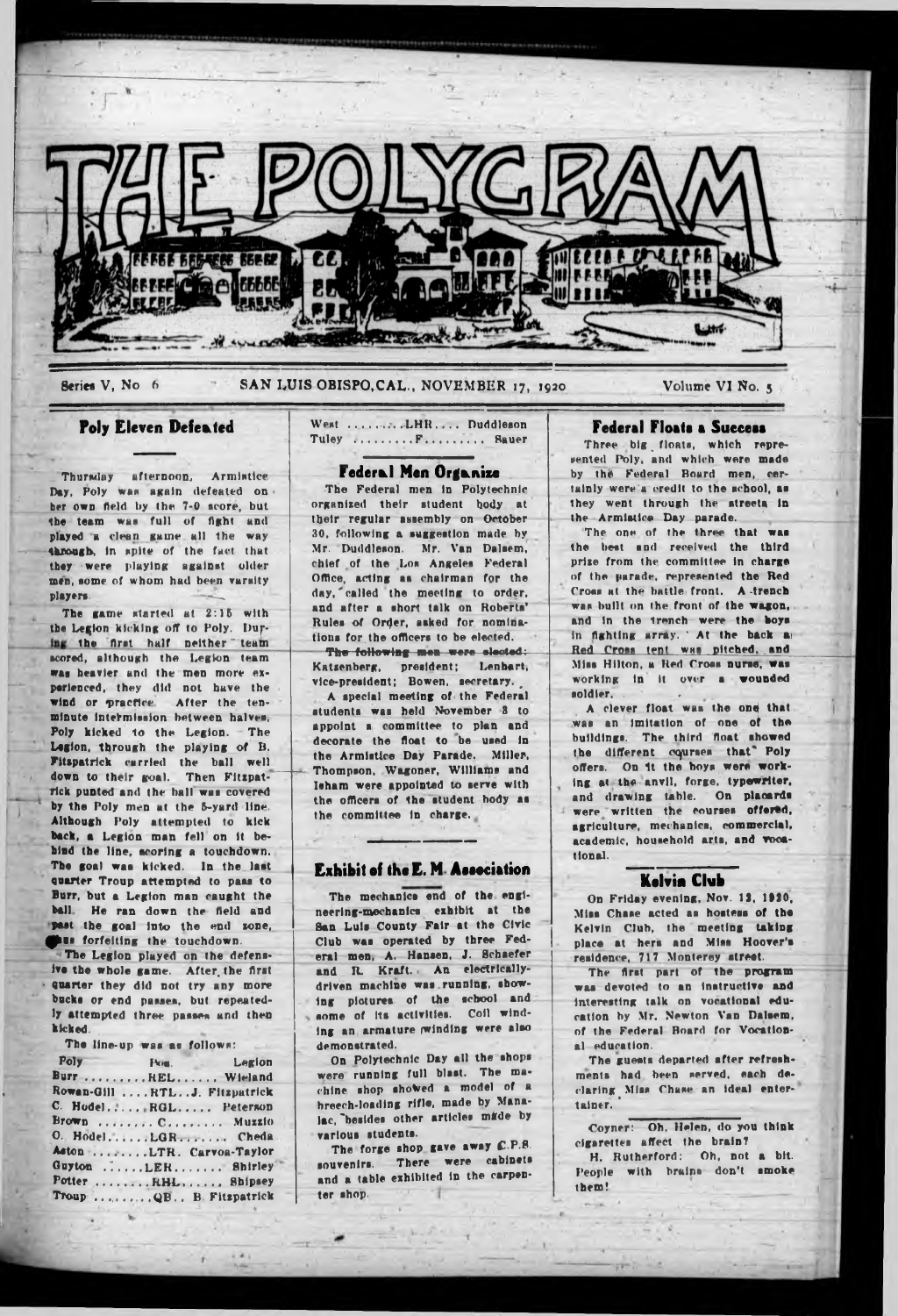# THE POLYGRAM

THE POLYGRAM. A bi-weekly publication issued by the students of the California Poly-<u>technic School, San Luis Obiepo,</u>

California. Rates. One dollar per year. Single cop-

ies 10 cents.

**HTAFF** 

Ernest Steiner.............. Editor Elsworth Boys...Business Manager Gertrude Truesdale... School Notes Anna Goise................Bociety Arthur Howard..........Athletics Alma Tognazzi...........Athletics Thelma Ruter..............Jokes Carl Gill..... Agricultural Reporter Everet Weant..Mechanics Reporter Others who have contributed to this issue of the Polygram are:

R. Aston, C. Hodel, A. Davis, E. Burr, J. Gaziola, M. Chaves, M. Piper.

Bulletin Supplement. Entered at the Post Office at San Luis Obiepo, Cal., as Second Class matter.

Acceptance for mailing at special rate of postage provided for in section 1102, Act of Oct. 3, 1917. Authorized Aug. 9, 1918.

## Printed by San Luis Obispo Tribune

#### **EXCHANGES.**

The Polygram acknowledges the following new exchanges: The Forge, Santa Barbara, Who Am I?. Compton; The Coalingan, Coalinga; The Meteor, Hanford, and two from outside states. The G. H. S. Comet. Gainesville, Fla., and The Carolinean, Denton, Md.

far sixteen different ex-80 changes have come to the Polygram. while over two hundred copies of each issue of the Polygram are being sent to various high schools over the state. The Polygram<br>would like to have a greater exchange list than at present.

The exchanges of any of the schools on our list are in the library for those who care to read them.

The word "support" is heard throughout the country every day; especially do we hear it in connection with upkeeping of our government through the many various means. We could go on enumerating the various ways in which the parases, "support this" and "support that," are used, but we are calling attention now particularly to the things that the Student Body should support at Poly. They are fewer and can be brought forth more clearly:

First, the honor and reputation of the school should be supported, and going down the line, support your studies, athletics and finally school actigities.

This time we are most interested in the support of school activities under which comes the support of your paper. The Polygram.

The staff, composed of the Junior English class, does not receive the support from the Student Body it should in order that it can turn out a creditable and successful paper on time.

The Polygram is your paper and not the staff's, and therefore you should help in its composition and nublication.

You can help by making use of the "Polygram Box" outside Room 6, dropping into it good, snappy jokes or news items of interest. not only to those concerned, but to the whole Student Body.

If better support is not received, The Polygram will be coming out three or four days late, or with a number of blank spaces.

We don't want this to happen, so get in and help in the publication of your official organ, The Poly-*RIAM.* 

#### THE AG. ABBOCIATION.

The regular meeting of the Ag Association was called to order by President Burr in Room 5, November 12. A discussion arose concerning the Christman holidays. On account of school's running through December 24, some of the students would not have time to get home in time for Christmas. It was decided to take the matter up and try to get an extra day added to the holidays before Christmas.

Mr. Saunders gave a very interesting taik on oranges. He told of the many orange pests and the best methods of getting rid of them. He also explained the principal of the fumigating machine.

**H** Newman gave an interesting talk on the new method by which oranges are washed for packing.

At the close of the meeting a vote of thanks was given to A. Reyburn for his splendid work during the Livestock Show. A vote of thanks was also given to C. Gill for his Polygram work.

There being no further business. the meeting adjourned.

## **SENATOR RIGDON SPEAKS AT ASSEMBLY.**

The session essembly on last Wednesday was taken up with an address by Senator Rigdon and some special music.

The Boys' Glee Club appeared for the first time this year, singing in a most acceptable manner. Sam Guyton sang as a solo a new patriotic song that Mr. Whitlock urges us all to learn. The new band played with such rhythm that the student body could march from assembly to its music.

Senator Rigdon, after speaking glowingly of Poly's future, and of his interest in her future, took up the main part of his address, the passage of a bill in the State Legislature. He used as an illustration for all the red tape necessary. the description of his work on his bill concerning oleomargarine that the Legislature passed. He concluded by saying that he was willing to go through all the red tape necessary to get Poly things for her advancement.

#### THE ROOTING SECTION.

The rooting section showed a marked difference in last Thursday's football game. Much credit must be given to the dorm boys in organising and keeping the section together. Bock and Buntin, the two effective yell leaders, called roll at the beginning of the game and everyone of the Dorm was there to answer "Here," for they all wished to support their team rather than to get a good sousing after the game up at the Dorm. - Also many of the town boys joined them showing much pep by their yells. As has been the case in most of our athletic events, no girls were present to do any yelling. They were greatly missed.

Just before the game started a serpentine was formed, parading through the large crowd witnessing the game. Also one was found<br>during the intermission between the first and second half. Througout the whole game the rooting section never let up in its yelling. The team noticed this, and played a most wonderful game.

Let the rooting section keep up its good work. It helps.

Miss Howe: Did you study your lesson last night, Mr. Zanoli? H. Zanoli: Yes, ma'am; a whole hour.

Miss Howe: Well, the next time you use your book, don't leave it on my desk over night.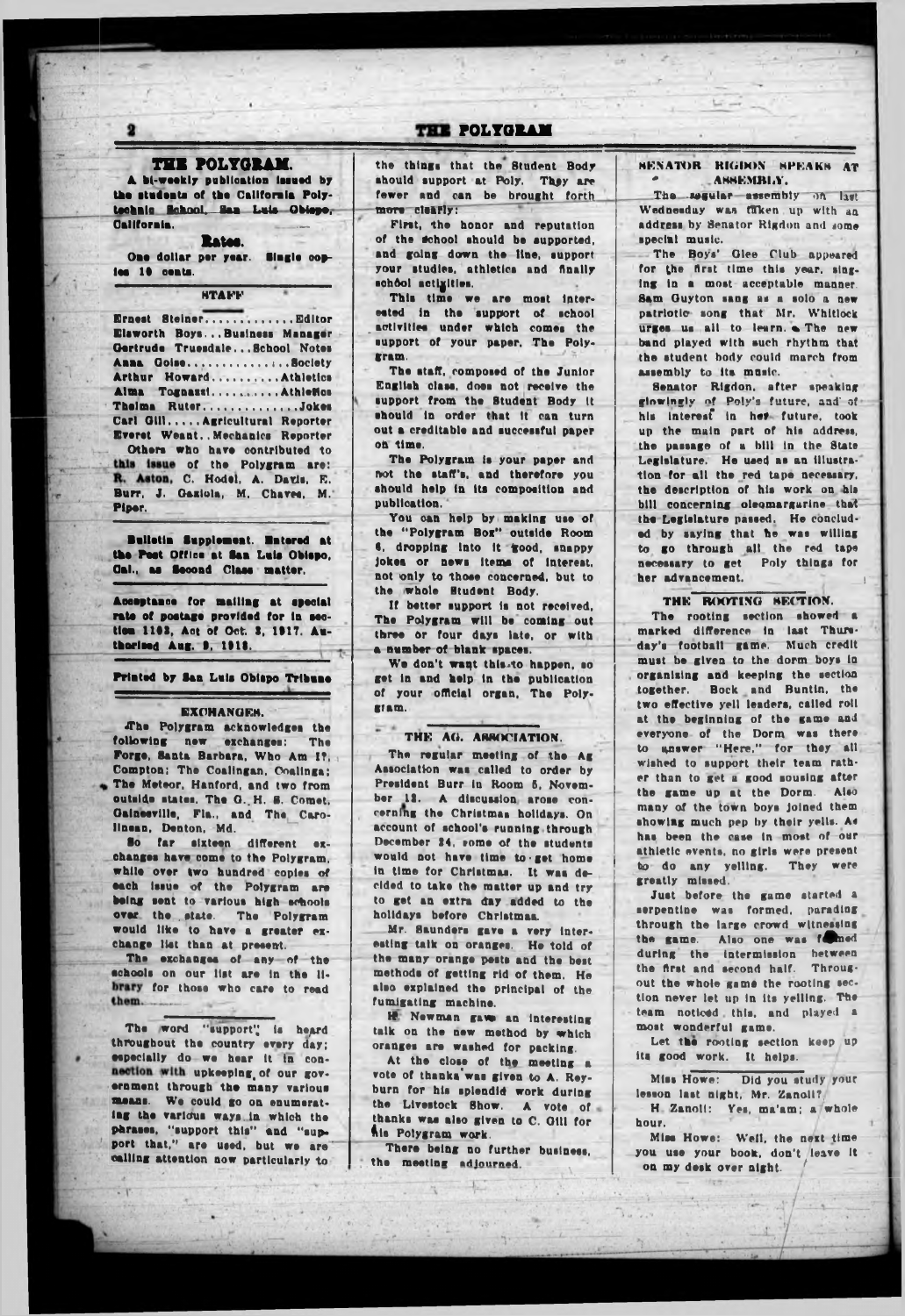